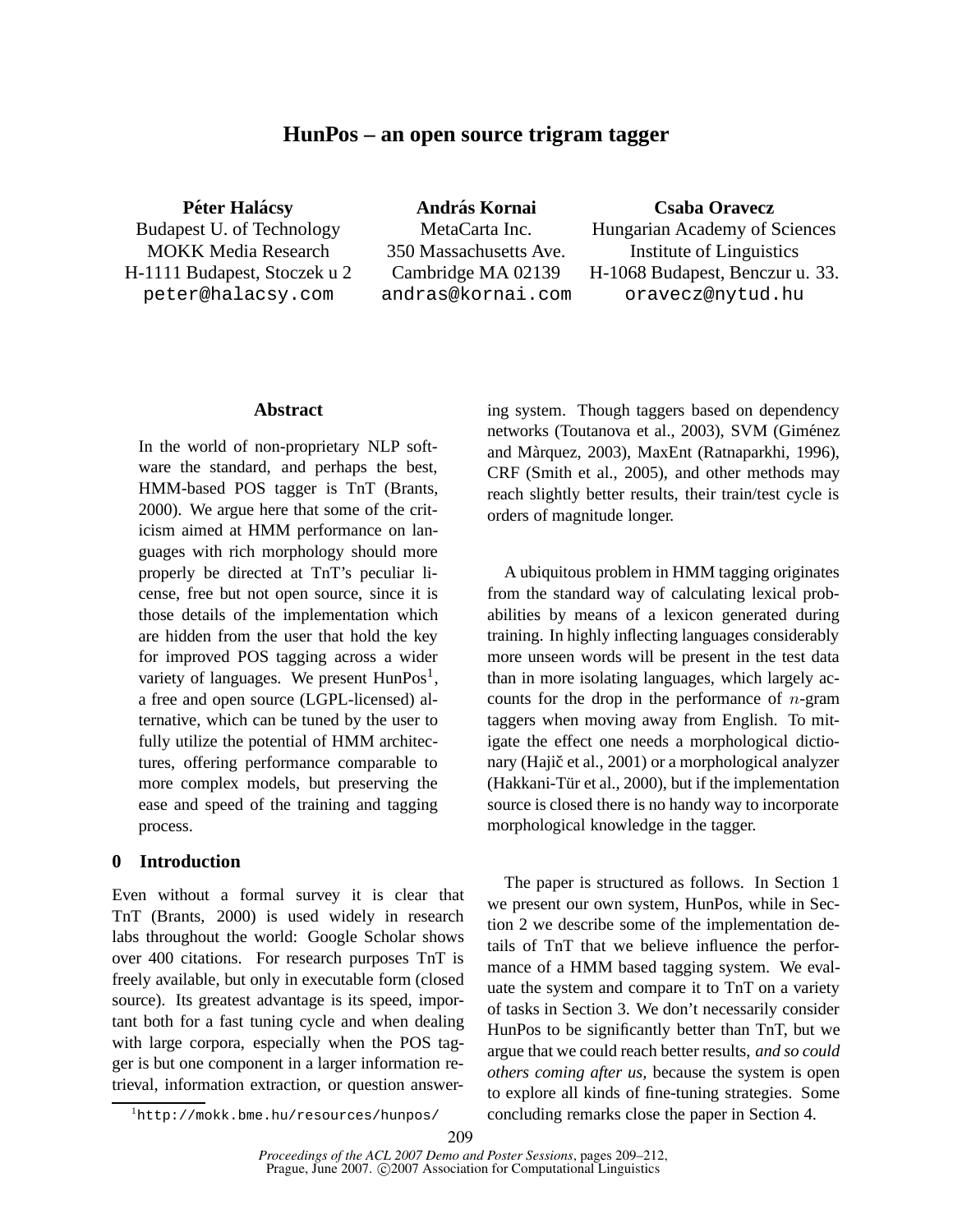### **1 Main features of HunPos**

HunPos has been implemented in OCaml, a highlevel language which supports a succinct, wellmaintainable coding style. OCaml has a highperformance native-code compiler (Doligez et al., 2004) that can produce a C library with the speed of a C/C++ implementation.

On the whole HunPos is a straightforward trigram system estimating the probabilities

$$
\underset{t_1...t_T}{\text{argmax}} P(t_{T+1}|t_T) \prod_{i=1}^T P(t_i|t_{i-1}, t_{i-2}) P(w_i|t_{i-1}, t_i)
$$

for a given sequence of words  $w_1 \dots w_T$  (the additional tags  $t_{-1}$ ,  $t_0$ , and  $t_{T+1}$  are for sentence boundary markers). Notice that unlike traditional HMM models, we estimate emission/lexicon probabilities based on the current tag and the previous tag as well. As we shall see in the next Section, using tag bigrams to condition the emissions can lead to as much as 10% reduction in the error rate. (In fact, HunPos can handle a context window of any size, but on the limited training sets available to us increasing this parameter beyond 2 gives no further improvement.)

As for contextualized lexical probabilities, our extension is very similar to Banko and Moore (2004) who use  $P(w_i|t_{i-1}, t_i, t_{i+1})$  lexical probabilities and found, on the Penn Treebank, that "incorporating more context into an HMM when estimating lexical probabilities improved accuracy from 95.87% to 96.59%". One difficulty with their approach, noted by Banko and Moore (2004), is the treatment of unseen words: their method requires a full dictionary that lists what tags are possible for each word. To be sure, for isolating languages such information is generally available from machine readable dictionaries which are often large enough to make the out of vocabulary problem negligible. But in our situation this amounts to idealized morphological analyzers (MA) that have their stem list extended so as to have no OOV on the test set.

The strong side of TnT is its suffix guessing algorithm that is triggered by unseen words. From the training set TnT builds a trie from the endings of words appearing less than  $n$  times in the corpus, and memorizes the tag distribution for each suffix. $^2$  A

 $|t_{i-1}, t_i\rangle$  improves precision. That is, for unseen words the clear advantage of this approach is the probabilistic weighting of each label, however, under default settings the algorithm proposes a lot more possible tags than a morphological analyzer would. To facilitate the use of MA, HunPos has hooks to work with a morphological analyzer (lexicon), which might still leave some OOV items. As we shall see in Section 3, the key issue is that for unseen words the HMM search space may be narrowed down to the alternatives proposed by this module, which not only speeds up search but also very significantly MA will generate the possible labels, to which the weights are assigned by the suffix guessing algorithm.

## **2 Inside TnT**

Here we describe, following the lead of (Jurish, 2003), some non-trivial features of TnT sometimes only hinted at in the user guide, but clearly evident from its behavior on real and experimentally adjusted corpora. For the most part, these features are clever hacks, and it is unfortunate that neither Brants (2000) nor the standard HMM textbooks mention them, especially as they often yield more significant error reduction than the move from HMM to other architectures. Naturally, these features are also available in HunPos.

### **2.1 Cardinals**

For the following regular expressions TnT learns the tag distribution of the training corpus separately to give more reliable estimates for open class items like numbers unseen during training:

 $^{\circ}$ [0-9]+\$  $^{\circ}$ [0-9] + \ . \$  $^{\circ}$ [0-9., : -] + [0-9] +\$  $^{\circ}$ [0-9]+[a-zA-Z]{1,3}\$

(The regexps are only inferred – we haven't attempted to trace the execution.) After this, at test time, if the word is not found in the lexicon (numerals are added to the lexicon like all other items) TnT checks whether the unseen word matches some of the regexps, and uses the distribution learned for this regexp to guess the tag.

<sup>&</sup>lt;sup>2</sup>The parameter *n* cannot be externally set — it is documented as 10 but we believe it to be higher.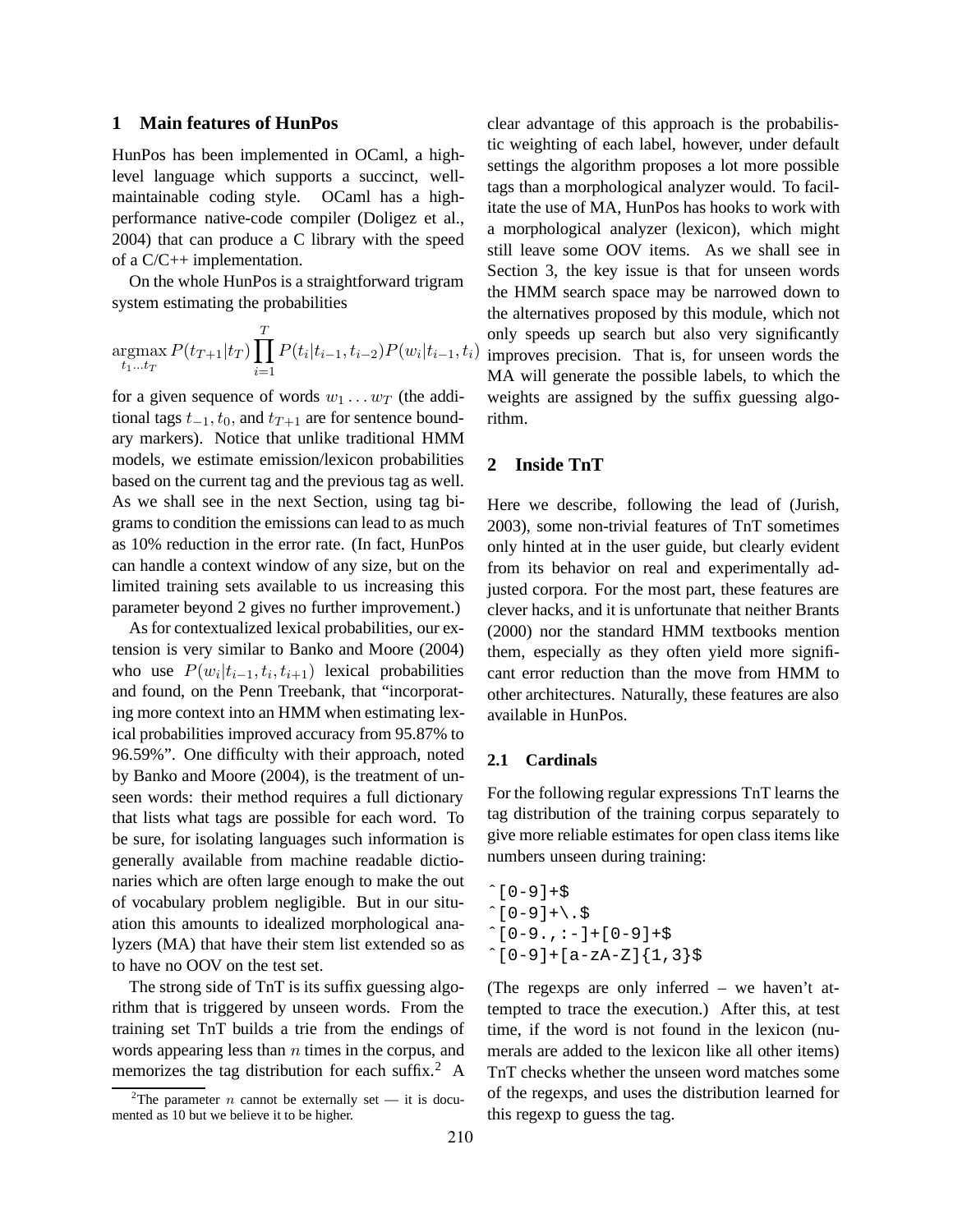### **2.2 Upper- and lowercase**

The case of individual words may carry relevant information for tagging, so it is well worth preserving the uppercase feature for items seen as such in training. For unseen words TnT builds two suffix tries: if the word begins with uppercase one trie is used, for lowercase words the other trie is applied. The undocumented trick is to try to lookup the word in sentence initial position from the training lexicon in its lowercase variant, which contributes noticeably to the better performance of the system.

# **3 Evaluation**

**English** For the English evaluation we used the WSJ data from Penn Treebank II. We extracted sentences from the parse trees. We split data into training and test set in the standard way (Table 1).

|                                |            | Set Sect'ns Sent. Tokens Unseen |          |
|--------------------------------|------------|---------------------------------|----------|
| $\overline{\text{Train}}$ 0-18 |            | 38,219 912,344                  | $\sim$ 0 |
|                                | Test 22-24 | 5,462 129,654                   | 2.81%    |

Table 1: Data set splits used for English

As Table 2 shows HunPos achieves performance comparable to TnT for English. The increase in the emission order clearly improves this performance.

|                             | seen | unseen overall |        |
|-----------------------------|------|----------------|--------|
| TnT                         |      | 96.77% 85.91%  | 96.46% |
| HunPos 1   96.76% 86.90%    |      |                | 96.49% |
| HunPos 2   $96.88\%$ 86.13% |      |                | 96.58% |

Table 2: WSJ tagging accuracy, HunPos with first and second order emission/lexicon probabilities

If we follow Banko and Moore (2004) and construct a full (no OOV) morphological lexicon from the tagged version of the test corpus, we obtain 96.95% precision where theirs was 96.59%. For words seen, precision improves by an entirely negligible 0.01%, but for unseen words it improves by 10%, from 86.13% to 98.82%. This surprising result arises from the fact that there are a plenty of unambiguous tokens (especially the proper names that are usually unseen) in the test corpus.

What this shows is not just that morphology matters (this is actually not that visible for English), but that the difference between systems can only be appreciated once the small (and scantily documented) tricks are factored out. The reason why Banko and Moore (2004) get less than HunPos is not because their system is inherently worse, but rather because it lacks the engineering hacks built into TnT and HunPos.

**Hungarian** We evaluated the different models by tenfold cross-validation on the Szeged Corpus (Csendes et al., 2004), with the relevant data in presented Table 3.

|  | Set Sent. Tokens Unseens OOV |              |     |
|--|------------------------------|--------------|-----|
|  | Train 63,075 1,044,914       | $\mathbf{0}$ | N.A |
|  | Test   $7,008$ 116,101       | 9.59% 5.64%  |     |

Table 3: Data set splits used for Hungarian.

Note that the proportion of unseen words, nearly 10%, is more than three times higher than in English. Most of these words were covered by the morphological analyzer (Trón et al., 2006) but still 28% of unseen words were only guessed. However, this is just 2.86% of the whole corpus, in the magnitude similar to English.

|     | $morph \mid lex \norder$ | seen   | unseen        | overall |
|-----|--------------------------|--------|---------------|---------|
| no  |                          | 98.34% | 88.96% 97.27% |         |
|     | $\mathcal{D}$            | 98.58% | 87.97% 97.40% |         |
| yes |                          | 98.32% | 96.01%        | 98.03%  |
|     |                          | 98.56% | 95.96%        | 98.24%  |

Table 4: Tagging accuracy for Hungarian of HunPos with and without morphological lexicon and with first and second order emission/lexicon probabilities.

On the same corpus TnT had 97.42% and Halácsy et al. (2006) reached 98.17% with a MaxEnt tagger that used the TnT output as a feature. HunPos gets as good performance *in one minute* as this Max-Ent model which took three hours to go through the train/test cycle.

### **4 Concluding remarks**

Though there can be little doubt that the ruling system of bakeoffs actively encourages a degree of oneupmanship, our paper and our software are not offered in a competitive spirit. As we said at the out